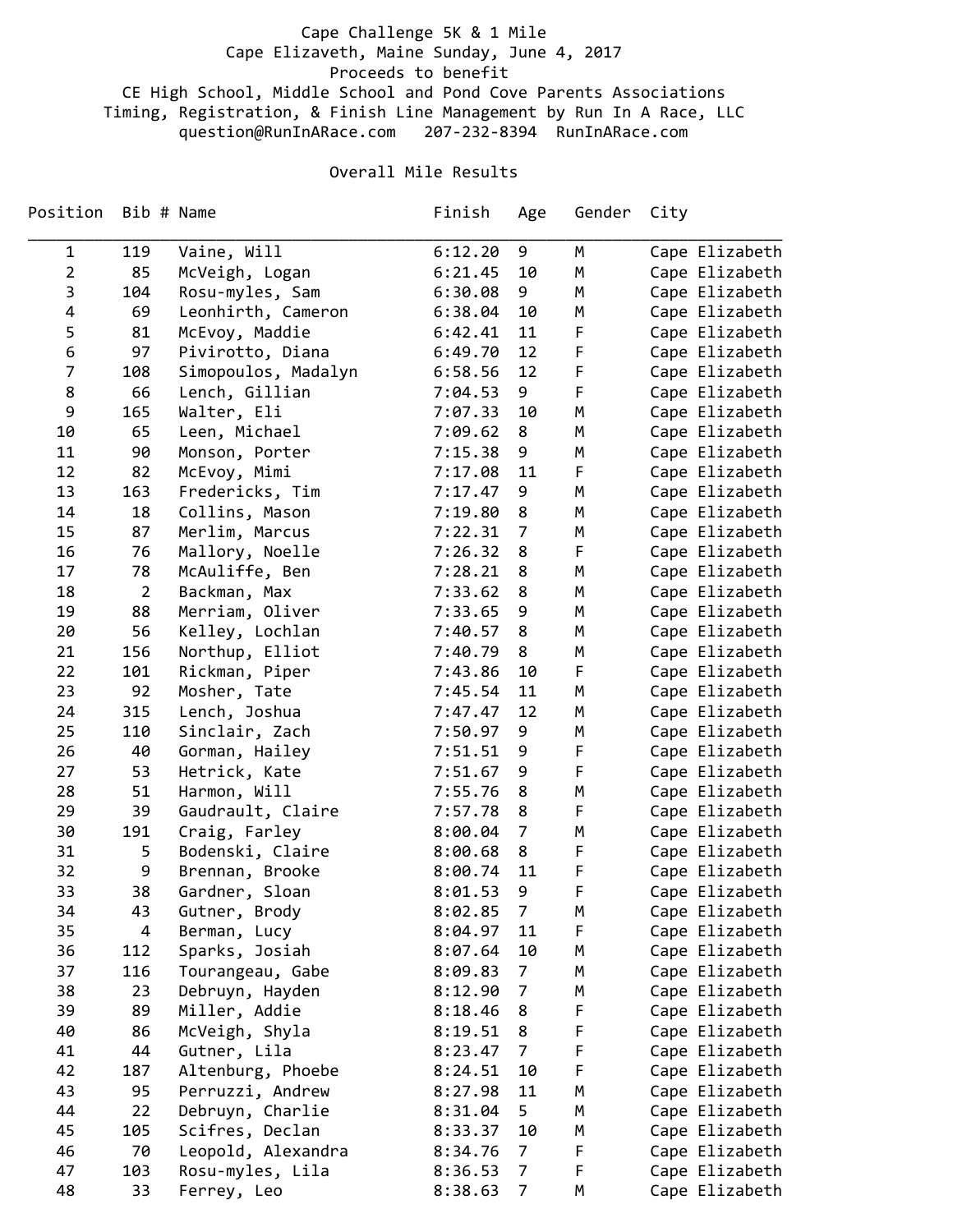| 49  | 41          | Gray, Tommy         | 8:40.89            | 12             | M      | Cape Elizabeth |
|-----|-------------|---------------------|--------------------|----------------|--------|----------------|
| 50  | 123         | Young, Addison      | 8:41.54            | 9              | F      | Cape Elizabeth |
| 51  | 99          | Reeves, Ella        | 8:43.82            | 8              | F      | Cape Elizabeth |
| 52  | 164         | Fredericks, Scotty  | 8:47.99            | 7              | M      | Cape Elizabeth |
| 53  | 3           | Beauregard, Owen    | 8:49.63            | 8              | M      | Cape Elizabeth |
| 54  | 117         | Tourangeau, Matthew | 8:50.86            | 52             | М      | Cape Elizabeth |
| 55  | 124         | Young, Jill         | 8:51.18            | 36             | F      | Cape Elizabeth |
| 56  | 431         | Adams, Elizabeth    | 8:51.91            | 9              | F      | Cape Elizabeth |
| 57  | 93          | Nudd, Max           | 8:51.98            | 6              | M      | Cape Elizabeth |
| 58  | 37          | Gardner, Julian     | 8:53.25            | 6              | М      | Cape Elizabeth |
| 59  | 64          | Lee, Caitlin        | 8:55.20            | 9              | F      | Cape Elizabeth |
| 60  | 107         | Shaw, Spencer       | 8:56.32            | 8              | М      | Cape Elizabeth |
| 61  | 100         | Rhile, Eva          | 8:58.06            | 6              | F      | Cape Elizabeth |
| 62  | 20          | Dawes, Maisyn       | 8:58.65            | 7              | F      | Cape Elizabeth |
| 63  | 79          | McAuliffe, Jim      | 8:58.67            | 44             | M      | Cape Elizabeth |
| 64  | 31          | Faulkner, August    | 9:03.52            | 9              | M      | Cape Elizabeth |
| 65  | 26          |                     |                    | 7              | М      |                |
|     |             | Dyer-Payne, Chase   | 9:03.99<br>9:04.28 |                |        | Cape Elizabeth |
| 66  | 114         | Thorne, Alec        |                    | 9              | М      | Cape Elizabeth |
| 67  | 14          | Brownell, Molly     | 9:04.75            | 6              | F      | Cape Elizabeth |
| 68  | 445         | Closson, Annabelle  | 9:05.30            | 9              | F      | Cape Elizabeth |
| 69  | 94          | Parker, Eric        | 9:06.00            | 7              | М      | Cape Elizabeth |
| 70  | 72          | Lu, Wendell         | 9:06.70            | 10             | M      | Cape Elizabeth |
| 71  | 168         | Gray, Joe           | 9:07.04            | 7              | M      | Cape Elizabeth |
| 72  | 29          | Estes, Sophie       | 9:07.92            | 7              | F      | Cape Elizabeth |
| 73  | 460         | Crawford, Story     | 9:17.22            | 6              | М      | Cape Elizabeth |
| 74  | 21          | Dawes, Maxwell      | 9:21.98            | 5              | М      | Cape Elizabeth |
| 75  | 180         | Govind, Azara       | 9:22.96            | $\overline{7}$ | F      | Cape Elizabeth |
| 76  | 125         | Zintchenko, Alexa   | 9:22.97            | 7              | М      | Cape Elizabeth |
| 77  | 68          | Leonhirth, Avery    | 9:23.58            | 7              | F      | Cape Elizabeth |
| 78  | 24          | Divney, Benjamin    | 9:24.98            | 6              | М      | Cape Elizabeth |
| 79  | 32          | Faulkner, Lela      | 9:30.08            | 7              | F      | Cape Elizabeth |
| 80  | 192         | Brosman, Corin      | 9:30.79            | 6              | F      | Cape Elizabeth |
| 81  | 17          | Closson, Julia      | 9:39.29            | $\overline{7}$ | F      | Cape Elizabeth |
| 82  | 15          | Chang, Anna         | 9:40.62            | 5              | F      | Cape Elizabeth |
| 83  | 13          | Briman, Mia         | 9:43.00            | 7              | F      | Cape Elizabeth |
| 84  | 111         | Soch, Emerson       | 9:43.91            | 5              | F      | Cape Elizabeth |
| 85  | 47          | Halter, Katie       | 9:45.65            | $\overline{7}$ | F      | Cape Elizabeth |
| 86  | 46          | Halter, Emma        | 9:45.97            | 11             | F      | Cape Elizabeth |
| 87  | 75          | Mallory, Alexa      | 9:47.14            | 6              | F      | Cape Elizabeth |
| 88  | 74          | Mahoney, Mary       | 9:47.58            | 5              | F      | Cape Elizabeth |
| 89  | 10          | Brennan, Kayla      | 9:59.24            | 9              | F      | Cape Elizabeth |
| 90  | 60          | Kuhrt, Liisi        | 10:01.83           | $\overline{7}$ | F      | Cape Elizabeth |
| 91  | 27          | Eaton, Caitlyn      | 10:02.12           | 7              | F      | Cape Elizabeth |
| 92  | 11          |                     | 10:03.59           | 5              | M      | Cape Elizabeth |
| 93  | 73          | Brennan, Ryan       |                    |                |        |                |
|     |             | Lu, Wenshin         | 10:16.69           | 8              | F      | Cape Elizabeth |
| 94  | 61          | Law, Kelsie         | 10:16.99           | 7              | F      | Cape Elizabeth |
| 95  | 71          | Litton, Isla        | 10:17.03           | 7              | F      | Cape Elizabeth |
| 96  | 35          | Fremont, Tobey      | 10:23.07           | 8              | M      | Cape Elizabeth |
| 97  | $\mathbf 1$ | Adams, Christopher  | 10:26.99           | 6              | М      | Cape Elizabeth |
| 98  | 442         | Adams, Sarah        | 10:27.08           | 46             | F      | Cape Elizabeth |
| 99  | 115         | Tourangeau, Celeste | 10:31.69           | 9              | F      | Cape Elizabeth |
| 100 | 193         | Craig, Kaia         | 10:32.10           | 8              | F      | Cape Elizabeth |
| 101 | 19          | Connolly, Ian       | 10:43.89           | 9              | М      | Cape Elizabeth |
| 102 | 91          | Moore, Willa        | 10:45.24           | $\overline{7}$ | F      | Cape Elizabeth |
| 103 | 84          | McKimmy, Maegan     | 10:48.93           | 10             | F      | Cape Elizabeth |
| 104 | 58          | Kroeker, Caitlin    | 10:53.08           | 8              | F      | Cape Elizabeth |
| 105 | 59          | Kroeker, Finn       | 10:53.60           | 6              | M      | Cape Elizabeth |
| 106 |             |                     |                    |                |        |                |
|     | 42          | Gustafson, Matilda  | 10:57.58           | 9              | F<br>F | Cape Elizabeth |